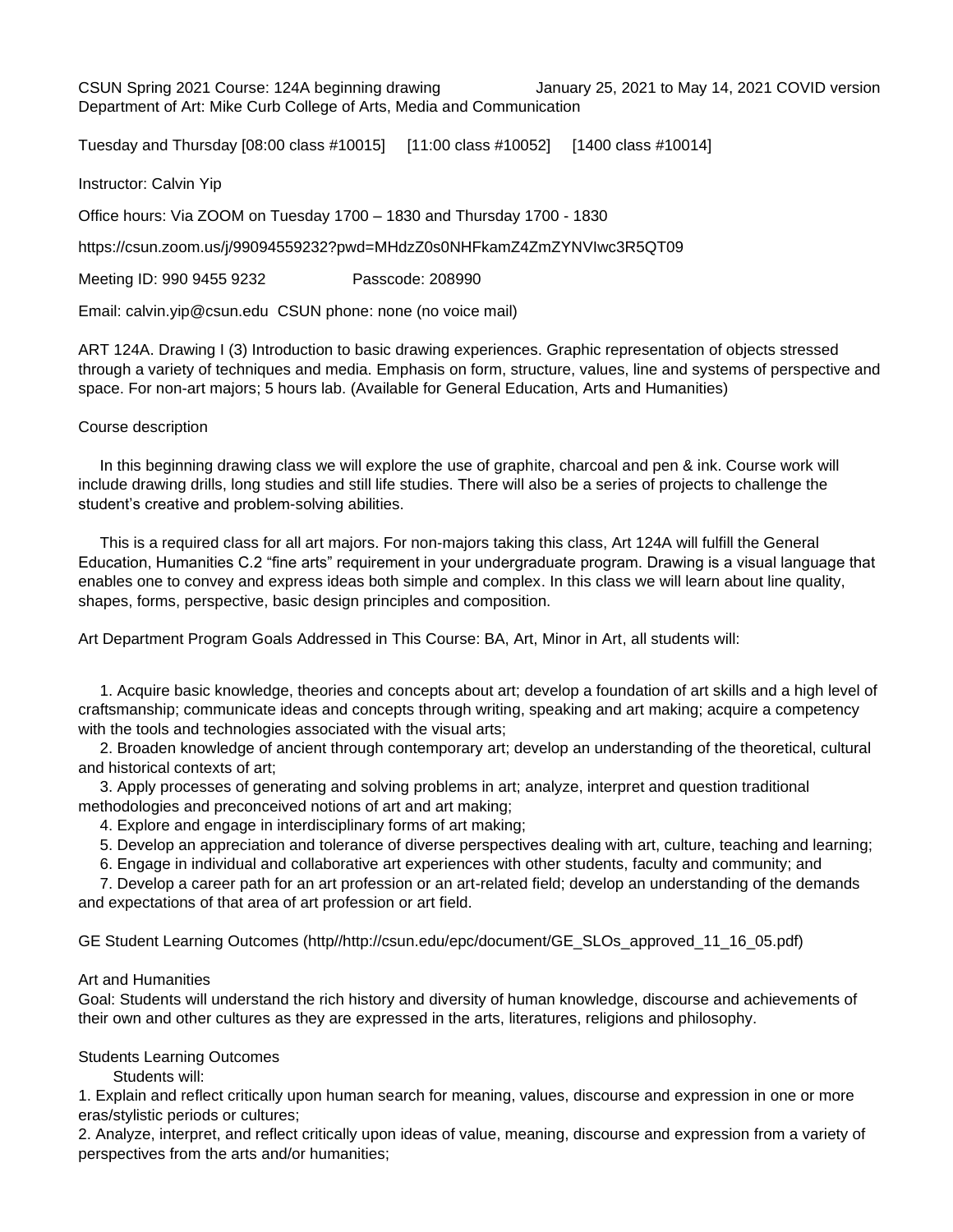3. Produce work/works of art that communicate to a diverse audience through a demonstrated understanding and fluency of expressive forms;

4. Demonstrate ability to engage and reflect upon their intellectual and creative development within the arts and humanities;

5. Use appropriate critical vocabulary to describe and analyze works of artistic expression, literature, philosophy or religion and a comprehension of the historical context within which body of work was created or a tradition emerged; 6. Describe and explain the historical and or cultural context within which a body of work was created or a tradition emerged.

Foundation Text (optional): "Launching the Imagination" by Mary Stewart ISBN 0-07-287873-8 (any edition) Additional Text: Any book on the subject of perspective will be helpful.

### **Objective**

Upon the successful completion of this course the student will be able to draw simple objects conceptually with a sense of volume, and to be able to use lines and tones expressively.

### Assessment

The practical goal of this class is to develop some of the following sensibilities.

- 1) Develop a sense of volume through the use of tone.
- 2) Have an understanding of line quality and its expressive value.
- 3) Develop the use of lines as a descriptive tool.
- 4) Have a working knowledge of the tools and materials of drawing.
- 5) Develop a sense of perspective and spatial relations.
- 6) Have a vocabulary of drawing.
- 7) Be able to apply and incorporate principles of design and composition with original ideas.

#### Class conduct

In addition to university policy of honorable conduct there will be some rules of my own. There will be the rule of noninterference, where each student will respect his or her fellow students, and that your conduct in class will not interfere with the study of another student. Please no cell phone use or any other electronic devices during studio time. Current student work is often used as positive samples. Photographing such work may be regarded as plagiarism. Please note the official department posting of this policy about the classroom. [\(http://www.csun.edu/a&r/soc/studentconduct.html\)](http://www.csun.edu/a&r/soc/studentconduct.html)

#### Other notes

Should circumstances of college life become overwhelming the university offers counseling through the division of student affairs. [\(http://www.csun.edu/counseling\)](http://www.csun.edu/counseling)

#### Class work

There will be a daily study drawing due at the end of each class for the purpose of developing ideas and concepts relevant to the lecture. These drawings will allow the instructor to monitor student progress through the school term and will be graded from zero to five points.

#### Long Studies – Homework

There will be a total of twelve long studies worth fifteen points each totaling 195 points possible. These are drawing exercises with the purpose of refining your drawing skills.

1) Gradient Scale Study - demonstrate three continuous tone gradients with the purpose of developing control of your drawing instrument.

a) The first will be a smooth transition gradient from darkest to lightest, that being the tone of your paper. The transition is 0% gray to 100% gray.

b) The second drawing will be a smooth transition gradient dark to light to dark from the center outward. The transitions is 100%gray to 0% gray (at the very center) to 100% gray.

c) The third is where the smooth transition gradient will be light to dark to light (this dark area is off center, at one third of its length). The transition is 0% gray to 100% gray to 0% gray.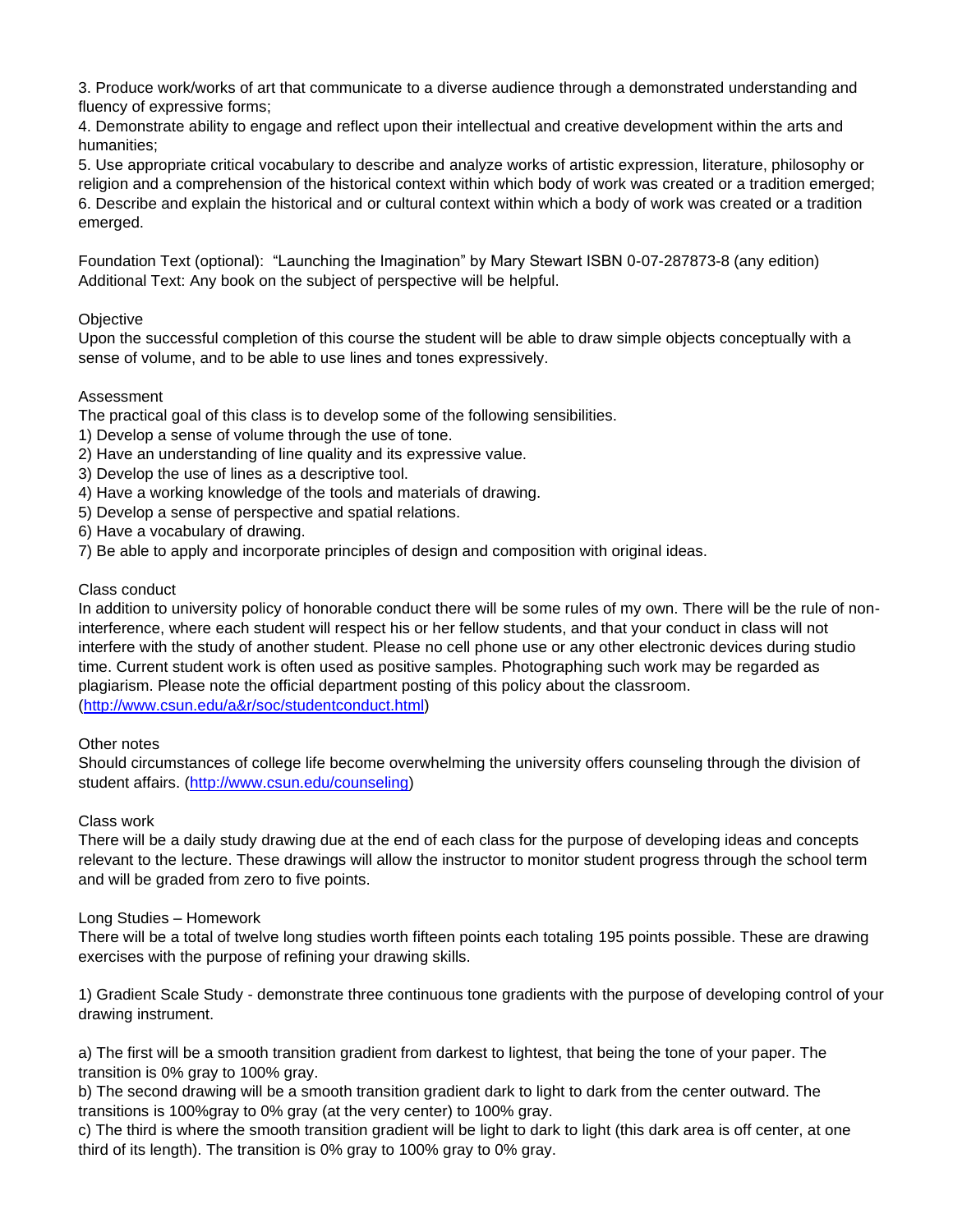Each gradient will be one inch wide by four inches long. Each drawing will be submitted adjacent to each other with one-inch borders. Final presentation size will be 6" x 7" as drawings will be mounted on a black poster board.

Objective - To develop a basic refined skill set in rendering and control of your drawing instrument in a series of controlled gradient tones. The secondary goal is to hone your craftsmanship and presentation skills.

2) Tone Study - render a full volume sphere with one point lighting resting on a level surface. Finished drawing will be  $4"$  x  $4"$  mounted on black poster board with one inch borders. The final presentation size will be 6" x 6".

Objective - The objective of this exercise is for the student to apply a gradient onto a shape thereby giving the illusion of a form. This includes the use of the highlight, quarter tone, half tone, core shadow, three quarter tone, reflected light and cast shadow rendered in the context of a simple background. The secondary goal is to hone your craftsmanship and presentation skills.

Required element: - Be sure to size the sphere so that the cast shadow is clearly seen. Include a simple background by the use of a horizon line. This is a full rendering exercise.

3) Texture Study – The "feel" and appearance of a material

(group one) the purpose of this exercise is for the study of glass, wood, and metal (chrome).

(group two) the purpose of this exercise is for the study of fur, feathers, and scales.

(group three) the purpose of this exercise is for the study of a flower, drapery, and a water droplet. There will be nine drawings 3"x 3" in total. All nine drawings will be mounted with a one-inch border. Finished size with all nine drawings mounted on poster board will be 13" x 13".

Objective – Group 1: The purpose of this exercise is to demonstrate your rendering skills of common textures from manufactured materials. These are "daily life" materials. You are to create the illusion of hard surface and reflective materials. Group 2: The purpose of this exercise is to demonstrate your rendering skills of organic texture from animal patterns. You are to create the illusion of fur, feather and scales. Group 3: Other common or popular materials. The success of this exercise requires research and development of good image reference. Demonstrate the qualities of these materials clearly. The secondary goal is to hone your research, craftsmanship and presentation skills.

4) Composition - (Shapes and Planes); point of focus - placement and management of elements are important factors in good design. Use the shapes of a triangle, rectangle, circle and a horizon line to create six unique compositions. Each shape should have a different value (using a five step-gray scale) to help separate each from other shapes as well as to help create a point of focus. Each drawing will be 3" x 4" and all six drawings will be mounted on 13" x 11" black poster board, this will give a 1" border.

Objective - Use three basic elements of space (its placement in the picture plane, the use of overlapping, placement on elements in the foreground, middle ground, background), size (big, versus small) value (lighter versus darker) to command and to direct your viewers' eyes toward a single object (choose either the circle, rectangle or triangle) thereby creating a point or place of focus. Use the "Rule of Three" both in size and placement as a further aid. In other words to give a chosen shape a particular prominence. The additional use of a horizon line will further help in the delineation of "space". The secondary goal is to hone your craftsmanship and presentation skills.

Required elements - Each object including the background must have its own separate tone to help its rendering clarity. You will therefore use five distinctly different non-gradient flat tones.

5) Perspective: point of view – The purpose of this exercise is to demonstrate your understanding of the basic behavior of perspective. This will be demonstrated three times with a box, cylinder and sphere. Place each object in three different positions. Place them above the horizon line, on the horizon line and below the horizon line. The finished drawing will be 11" x 14" (Bristol). Mount your drawing on railroad board, poster board with a 1" border.

Objective - Demonstrate your understanding of two-point perspective and the basic construction of boxes (utilizing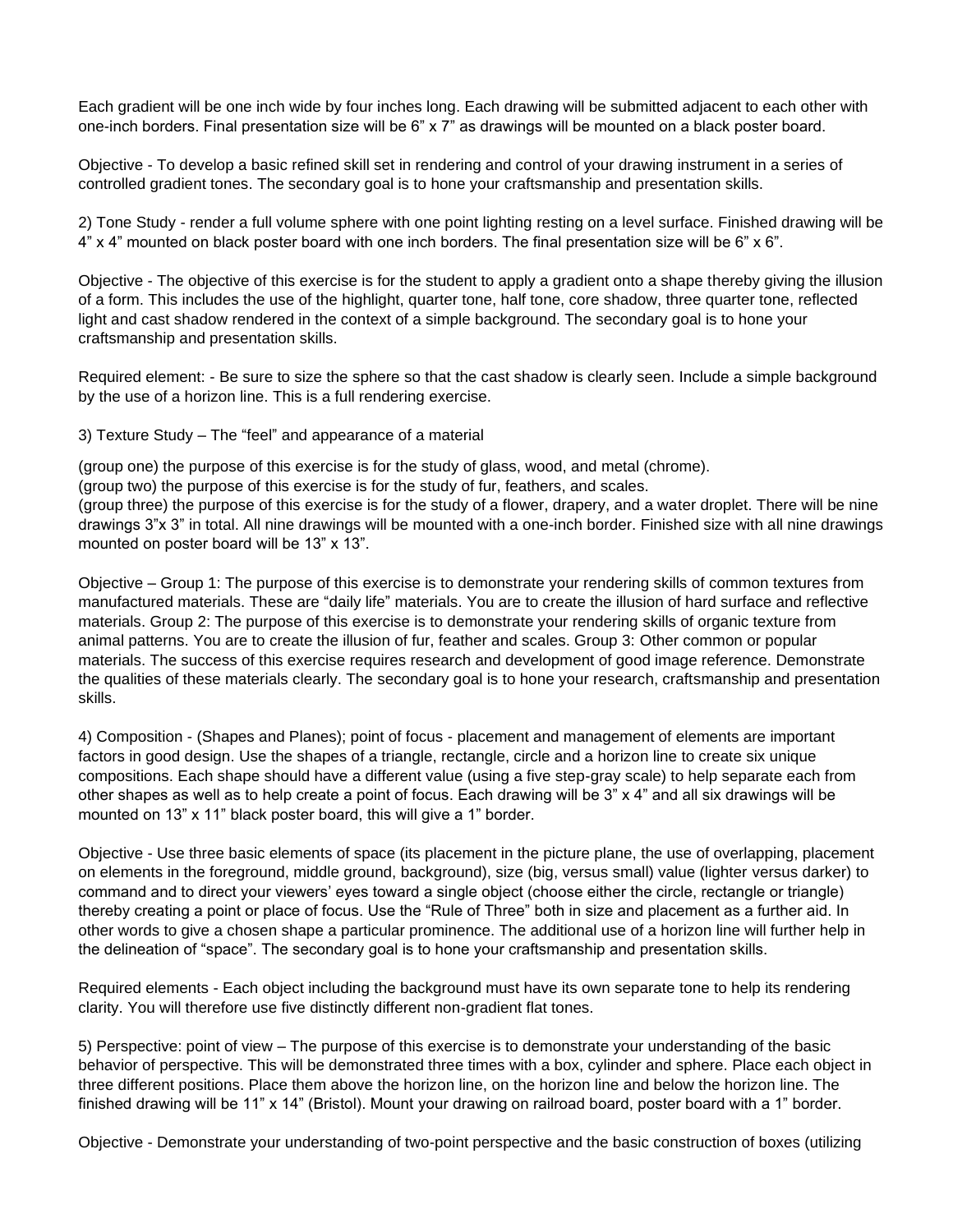two vanishing points). Render the three differing volumetric forms of the box, cylinder and sphere and of its behavior relative to the eye level line.

Required elements - Establish an eye level line, all forms/objects are fully rendered with a single light source. Establish and utilize a left and right vanishing point. Be sure to include your construction lines on the boxes.

Other notes - The sphere will be drawn with an upper and lower hemisphere. This will allow a clearer distinction of this form as it rests above, on and below the eye level line.

There will be a total of four cylinders drawn in this exercise for a total of ten objects. The fourth cylinder will be a "projected" cylinder.

6) Exterior study – The purpose of this exercise is to apply some of the construction principles from the previous lessons and to draw from direct observation the behavior of perspective on a larger scale. A large building from a corner view will be your best choice. This is also the exercise to demonstrate your understanding of aerial/atmospheric perspective. The finished size will be 11" x 14" with a 1" border. (pencil)

Objective - Establish an eye level line (simply draw and leave the line in place) so that the viewer may see that all rendered objects in accordance to the rules of perspective. In this rendering of a building include shrubbery or trees to allow the viewer to have a sense of scale. The secondary goal is to hone your craftsmanship and presentation skills.

Required element - Include a familiar element of shrubbery or of trees in order to create a size relationship. Be sure to draw in the eye level line.

In order to simplify this exercise, the class will specifically draw the "Donald Bianchi Planetarium" building on campus

7) Interior study – (pencil) Draw your room in two-point perspective. Consider your foreground, midground and background as integral parts of your composition. The finished drawing is 11" x 14" mounted and presented with a 1" border. Be sure to draw in the eye level line.

Objective - The objective of this task is to demonstrate your understanding of two-point perspective as applied to the observable world on a small scale. The secondary goal is to hone your craftsmanship and presentation skills.

Required elements - Establish an eye level line so that the viewer may see that all rendered objects in accordance to the behaviors of perspective. Be sure to draw in the eye level line.

8) Bone – this is an in class drawing exercise. The finished size is 8" x 10" (Bristol) mounted on a black poster board with a 1" border. The final presentation size is 10" x 12".

Objective - The purpose of this exercise is to demonstrate your ink skills. Be certain the shadows are clearly seen. The secondary goal is to hone your craftsmanship and presentation skills.

9) Pen and Ink study – The purpose of this exercise is to render in black and white a quasi-organic object (usually an old shoe) from life in the style of medical illustrations and to sample a different medium. The drawing will be 14" x 11" on Bristol mounted on black poster board in the final presentation size of 16" x 13".

Objective - The purpose of this exercise is to experience the use of pen and ink and to use hatching, crosshatching and stippling to render shadow patterns. The secondary goal is to hone your craftsmanship and presentation skills.

10) Turns in Space - create a widget with boxes, balls, and cylinders. Rotate and tumble three views, this will be accomplished with a total of six drawings. Example; starting with a three quarter view followed by a back view then finish with a reversed back three quarter view. The finished size will be two sets of drawings 11" x 14" mounted on a black matt poster with a 1" border.

Objective - The purpose of this exercise is for you to conceptually turn an object in space and to be able to render this object from any point of view. Accomplish this task in three serial views rotating about the "y" axis and then again in three serial view rotating about the "x axis". The secondary goal is to hone your craftsmanship and presentation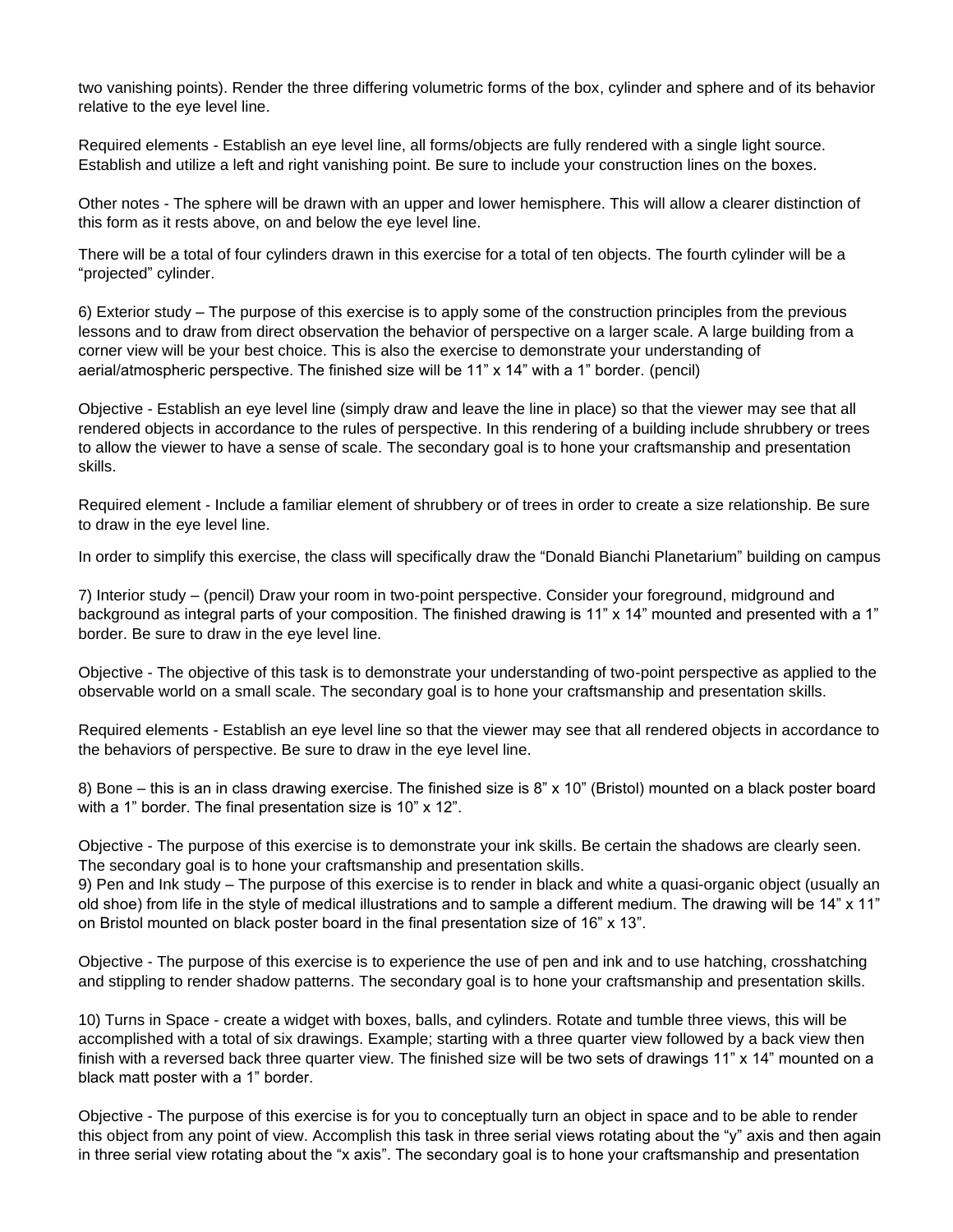skills and to think more abstractly in terms of three-dimensional space.

11) Primitive Figure study - introduction to figure drawing. This will be an exercise where the student will construct a humanoid with primitive forms in a series separate dynamic poses. There will be a total of three drawings. All three drawing will be on an 11" x 14" Bristol board mounted on a black matt board with a 1" border.

Objective - The purpose of this exercise is for you to create a primitive human figure in a classic box form. You are to fully render with value and in correct proportions this humanoid figure in the assigned poses. Use a single conceptual light source on all three poses. The secondary goal is to hone your craftsmanship and presentation skills.

12) Sketch book homework - these will be drawings done on a regular basis. The items decided will be relevant to current class discussion. These drawings are completed in your sketch book sized 9" x 12". These drawings do not need to be mounted on poster board. The class will be using graphite, charcoal and ink for these drawings.

Objective - The objective of this task is to keep drawing skills honed and focused. A variety of challenges will be given relative to coursework.

### Drawing Tests

Minimum requirements on each test must be met in order to achieve a passing grade (60%). The purpose of the projects is to challenge your creativity, craftsmanship, originality and problem-solving abilities. Please review university policy on academic honesty. [\(http://www.csun.edu/a&r/soc/studentconduct.html\)](http://www.csun.edu/a&r/soc/studentconduct.html)

 Still Life – (charcoal) Taking personal objects, compose and create a still life that defines who you are as a unique human being. Let this be an illustration of who you are through the things that are important to you. Be sure to create a point of focus and a back ground. Attach an artist statement of your intentions.

 Self-Portrait – (pencil) This is a tradition treatment of the portrait but ask yourself who you think you are, or who you want to be, or how others might see you. In other words tell your audience who you are with your drawing. As individuals we all have different aspects to ourselves, explore this different side or perhaps hidden side of you. Be sure to include a background. Attach an artist statement of your intentions.

 Midterm – (charcoal) Create an original still life. This drawing is completed in class in 120 minutes. Demonstrate all studio skills acquired to this point of the school term. Declare a point of focus. Use a minimum of five different objects. 18" x 24" on newsprint.

 Flora Fauna– (pen & ink) This drawing test entails your demonstration of pen and ink techniques the includes rendering and mastery of this tradition medium. Demonstrate your skills by designing, composing and drawing a still life that is primarily organic, such as animal and plant life. Attach an artist statement of your intentions.

 Triptych – (pencil, charcoal and ink) There will be three drawings that will serve as the final for the course. You will generate three finished still life drawings while in studio. Demonstrate one in graphite pencil, one in charcoal, and one in ink.

Each finished drawing is worth one hundred points for a total of three hundred points.

#### Project Evaluation and Presentation

0% to 50% of your grade will be from fulfilling of all the requirements of the project successfully. 0% to 5% of your grade will be from your analysis of another student's work (relevant content). 0% to 5% of your grade will be from your presentation, oral and graphic (your design choice and research). 0% to 5% of your grade will be from your craftsmanship.

Standard presentation format of your projects will be as follows.

• Project size will be 11" x 14" on Bristol board.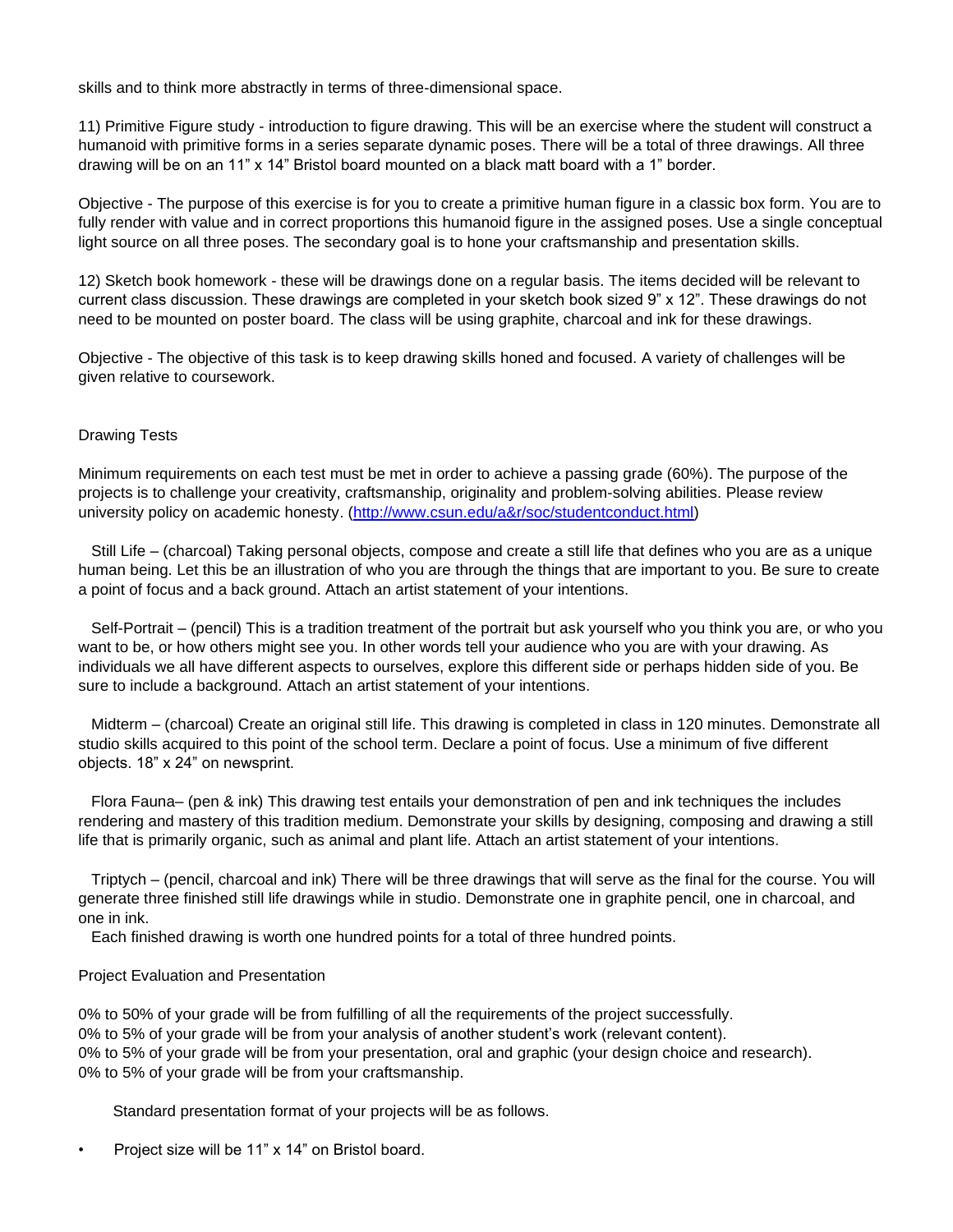- Charcoal drawings must be coated with a fixative.
- Consider if your statement is clear and relevant to the assignment.
- Consider if your drawing engages your audience.
- Plan your composition well; submit thumbnail sketches where appropriate.
- Projects are matted black on poster board with a two-inch border final size is 15" x 18".
- Projects are to be done in black and white.
- An artist statement of your intentions is to be attached on the back of your drawing.

Recount how your drawing test relates to the previous exercises and principles covered in lecture and homework drawings.

Ten percent of your project score will be derived exclusively from your participation. Five percent will come from your critique of another student's work and five percent will come from your presentation of your own work and therefore this ten-percent cannot be earned if you are absent.

#### Points – 1350 points possible \*

This class will be point based for credits earned. Attendance will be an integral part of the final grade and will be used as a factor in the calculations.

Tests - 700 points

- 1. Still Life 100 points charcoal
- 2. Self Portrait 100 points graphite
- 3. Midterm 100 points charcoal
- 4. Flora Fauna 100 points ink
- 5. Triptych 300 points course final (studio projects)

#### Class work - 150 points

 In class drawings points can only be earned while in attendance. There will be 30 drawings due from each session we meet. Grading will be from zero to five points.

Written Exam - 100 points (this exam may or may not be administered based of circumstances) There will be a written test and quizzes on art terminology, and general knowledge.

#### Homework - 200 points

 Homework drawings, which are the long studies, are exercises designed to hone your drawing skills, there are twelve of these studies. Grading will be from zero to fifteen points.

#### Studio Long Study - 200 points

 This will be a hour studio still life studies to create a fully finished drawing on 18" x 24" newsprint. Depending on class needs additional assignments may be added or changed.

#### Submitting work – class policy

 Drawing tests (projects) and homework are due at the beginning of class. Time is not allotted during the critique period to continue any further work on your drawing, such work is regarded as late. Late work will incur a penalty of 10%. Another loss of 10% if you are absent for the drawing test critique (that is a 20% loss). Any late work beyond one week will incur a loss of 20%.

 Resubmitting homework for the purpose of improving your grade is possible dependent on pre-existing conditions. There is a one week period where you will be allowed to revise mistakes on your homework.

 There are no revisions possible for drawing tests as they are fixed points of assessment. Homework will be checked in periodically and classwork will be checked in at each session.

#### Attendance and Participation –

 This is a studio class as well as a foundation course therefore attendance, your active studio time, is factored as part of your grade. Note: attendance is relative to ACTIVE studio participation. Religious holidays, documented Title XI and documented student athletes on away games may be excused beyond 3 absences, no other circumstances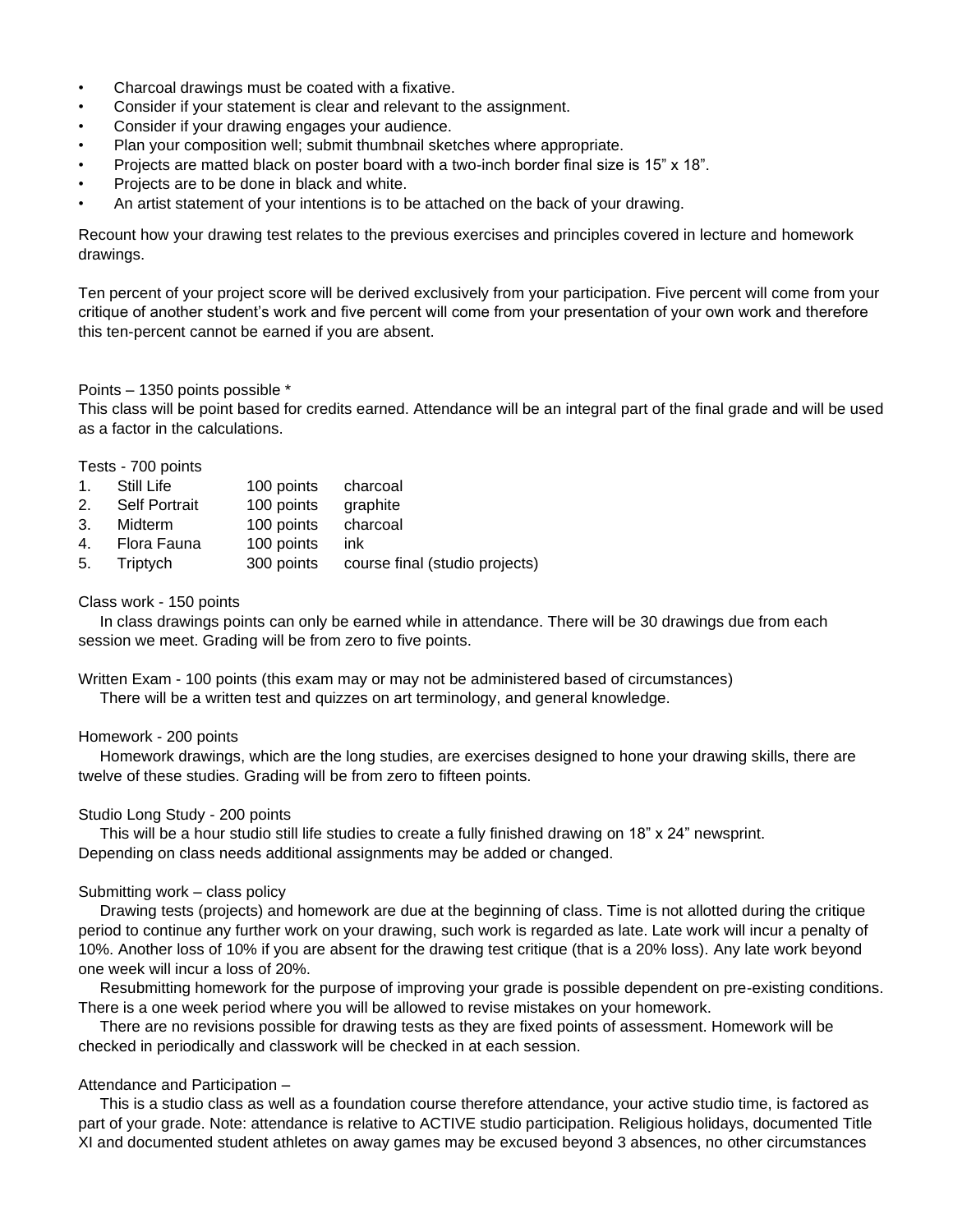are considered. Arriving late or leaving early is equal to "half" attendance, therefore being late twice is equivalent to being absent.

- 1. Zero to three absences will cause minimum to no penalty.
- 2. Arriving late or leaving early equals half credit for studio participation.
- 3. Four absences will lower your class grade half a grade point.
- 4. Four absences can lower your class grade a full grade point.
- 5. Consider dropping the class after excessive absences. This is the student's responsibility.

Academic evaluation – This entails a written essay (the artist statement) that relates the principles and techniques covered in this course as you've applied them to your drawing. There may also be a vocabulary test.

Studio evaluation – This component is based on the student's ability to implement studio techniques and principles covered in this course.

#### Course calendar

Session one - assignment Session two - assignment

Week 01 - Introduction to class and material review. Introduction to proportions and shape vs. form. Material check. Week 02 - Shapes, lines, forms and gradients studio time for lecture and demonstration. Gradients and gray scales homework due.

Week 03 - Studio time, Tone/sphere lecture and demonstration. Sphere homework due. Introduction to portraits.

Week 04 - Studio time, lecture and demonstration. Composition homework due. Forms, field study.

Week 05 - Texture study part 1,2,3. Studio time, lecture and demonstration. Texture study due. Long still life practice drawing.

Week 06 - Studio time, lecture and demonstration. Drawing test: in graphite, project critique.

Week 07 - Perspective basics, studio time, lecture and demonstration Point of view perspective exercise due.

Week 08 - Studio time, lecture and demonstration. Portraiture part two Drawing test: in charcoal, Midterm 120 minutes

Week 09 - Studio time, lecture and demonstration. Perspective in form Perspective exterior due

- Week 10 Studio time, lecture and demonstration. Perspective interior due
- Week 11 Portraiture part three, studio time and demonstrations. Portrait study.
- Week 12 Studio time, lecture and demonstration. Drawing test: in pen and ink, graphic design project critique.

Week 13 – "Widget", turns in space. Lecture and demonstration of the human figure.

Week 14 - Studio time, exam review. Primitive figure study due. Last day for homework and project resubmission.

Week 15 - Drawing test: in graphite, charcoal, ink (the triptych final project), written exam review (conditional).

Standards of Evaluation – (in %, calculated to two significant digits)

| $00.00 - 59.99 =$ Failure | Consult an academic advisor.                                            |
|---------------------------|-------------------------------------------------------------------------|
| $60.00 - 62.54 = D$       | Meets minimum requirement of the project description, minimum           |
| $62.55 - 65.54 = D$       | effort, the craftsmanship and quality of work is less than the standard |
| $65.55 - 69.54 = D+$      | and unremarkable.                                                       |
| $69.55 - 72.54 = C$       | Average effort where work meets standard in quality, thought process,   |
| $72.55 - 75.54 = C$       | substance and craftsmanship. The work is adequate in that all project   |
| $75.55 - 79.54 = C +$     | parameters are well met.                                                |
| $79.55 - 82.54 = B$       | Above average effort, where the work is well executed in quality,       |
| $82.55 - 85.54 = B$       | craftsmanship and substance. The solution to the design challenge       |
| $85.55 - 89.54 = B+$      | is remarkable and clearly beyond project description.                   |
| $89.55 - 92.54 = A$       | Extra ordinary effort, the student has far gone beyond what is required |
| $92.55 - 100.0 = A$       | in craftsmanship, substance and quality. The work truly stands out.     |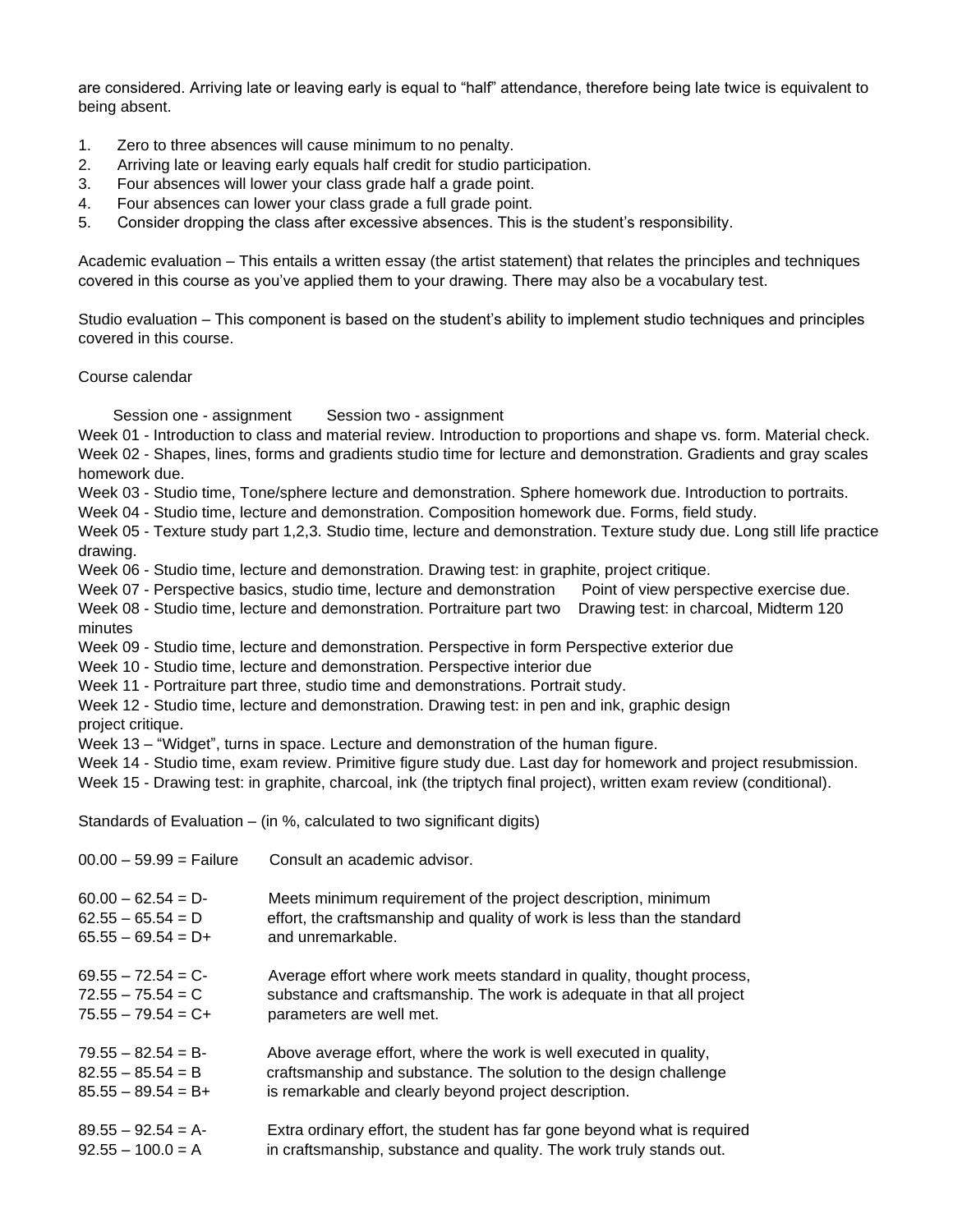Rubric or flow chart of how studio work is evaluated, criteria flow chart, tier one and tier two.

### **Rendering (tier one)**

## **Expertly skilled (4) A grades**

- a. Demonstrates a high level of control and skill where the illusion of form is **entirely convincing**.
- b. Demonstrates a **vast range** of value applied skillfully.
- c. Able to capture texture **expertly**.
- d. Can distinguish shape from form and **use it expertly**.

### **Accomplished (3) B grades**

- a. Demonstrates a level of control and skill where the illusion of form is **very convincing**.
- b. Demonstrates a **broad range** of value applied carefully.
- c. Able to capture texture **skillfully**.
- d. Can distinguish shape from form and **use it well**.

## **Satisfactory (2) C grades**

- a. Demonstrates a level of control and skill where the illusion of form is **somewhat convincing**.
- b. Demonstrates a **range** of value applied carefully as demonstrated in class.
- c. Able to capture texture **somewhat**.

d. **Can distinguish shape from form**.

### **Unsatisfactory (1) D grades**

a. Does not demonstrate a competent level of control or skill, where the illusion of form is **not convincing**.

- b. Demonstrates **little to no value**. Does not demonstrate any retention of skills demonstrated in class.
- c. Unable to capture texture.
- d. **Cannot distinguish shape from form**.

## **Unable or unwilling (0) F grade**

- a. Does not demonstrate a competent level of control or skill, where the illusion of form is **not convincing**.
- b. Demonstrates **little to no value**. Does not demonstrate any retention of skills demonstrated in class.
- c. Unable to capture texture.
- d. **Cannot distinguish shape or form**.

## **Craftsmanship (tier one)**

# **Expertly skilled (4) A grades**

- a. The work is utterly **flawless**.
- b. The work is **without any deficits**. [also relating to rendering and format]
- c. An **extremely skillful** demonstration of the medium.

## **Accomplished (3) B grades**

- a. The work is well done, clearly **skillful**.
- b. The work is with **0 to 1 deficit**. [also relates to rendering and format]
- c. A **very skillful** demonstration of the medium.

## **Satisfactory (2) C grades**

- a. The work is as **specified in project description**.
- b. The work has **1 to 2 deficits**. [also relates to rendering and format]
- c. Can **demonstrate the medium adequately**.

#### **Unsatisfactory (1) D grades**

- a. The work is **not as specified** in project description.
- b. The work has **2 or more deficits**. [also relates to rendering and format]
- c. **Incompetent demonstration of the medium**.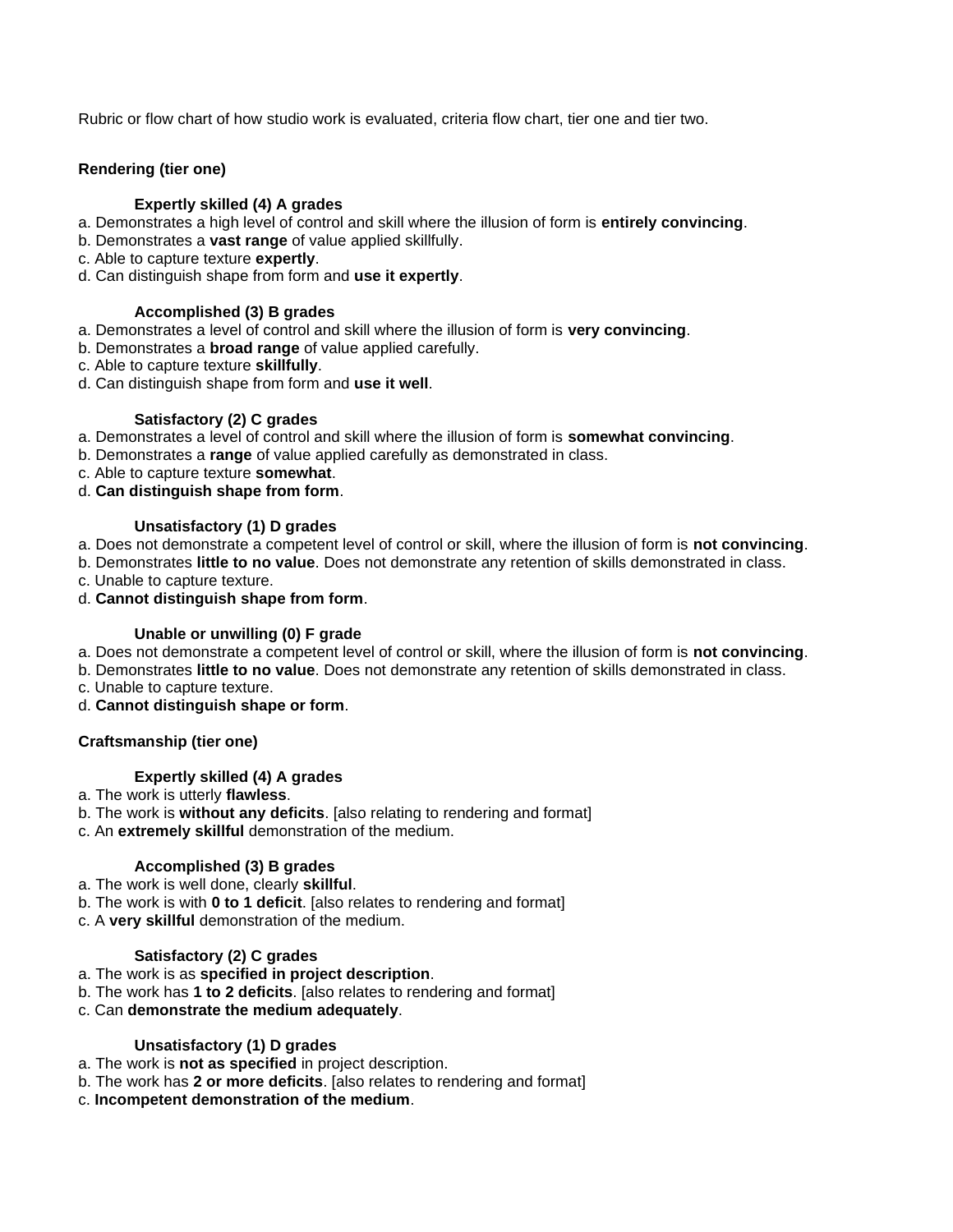## **Unable or unwilling (0) F grade**

- a. The work is **not as specified** in project description.
- b. The work has **2 or more deficits**. [also relates to rendering and format]
- c. **Incompetent demonstration of the medium**.

# **Format (tier one)**

# **Expertly skilled (4) A grades**

- a. Project **parameters met entirely** as specified.
- b. Materials are correctly and **expertly selected.**
- c. Materials are correctly and **expertly used.** [also related to rendering]
- d. Presentation is **flawless**. [also related to craftsmanship]
- e. Every element on specs are **met without exception**.

## **Accomplished (3) B grades**

- a. Project **parameters met with 0 to 1 deficit** as specified.
- b. Materials are correctly and **well selected.**
- c. Materials are correctly and **well used.** [also related to rendering]
- d. Presentation has **0 to 1 flaw**. [also related to craftsmanship]
- e. Every element on specs are **met with 0 to 1 deficit**.

## **Satisfactory (2) C grades**

- a. Project **parameters met with 1 to 2 deficits** as specified.
- b. Materials are **correctly selected.**
- c. Materials are **correctly used.** [also related to rendering]
- d. Presentation has **1 to 2 flaws**. [also related to craftsmanship]
- e. Every element on specs are **met with 1 to 2 deficits**.

## **Unsatisfactory (1) D grades**

### a. Project **parameters are not met with 2 or more deficits**.

- b. Materials are **not correctly selected.**
- c. Materials are **not correctly used.** [also related to rendering]
- d. Presentation has **2 or more flaws**. [also related to craftsmanship]
- e. Specifications are **not met with 2 or more deficits**.

#### **Unable or unwilling (0) F grade**

- a. Project **parameters are not met with 2 or more deficits**.
- b. Materials are **not correctly selected.**
- c. Materials are **not correctly used.** [also related to rendering]
- d. Presentation has **2 or more flaws**. [also related to craftsmanship]
- e. Specifications are **not met with 2 or more deficits**.

## **Integration (tier one)**

## **Expertly skilled (4) A grades**

a. Intellectual and studio elements have been **retained and recalled expertly**.

b. Intellectual and studio elements have been introduced from outside source suggesting self-study, **going further** than ideas introduced in class.

## **Accomplished (3) B grades**

a. Intellectual and studio elements have been **retained and recalled skillfully**.

b. Intellectual and studio elements have been **retained and recalled ideas introduced in class very well and completely**.

## **Satisfactory (2) C grades**

a. Intellectual and studio elements have been **retained and recalled competently**.

b. Intellectual and studio elements have been **retained and recalled ideas introduced in class completely**.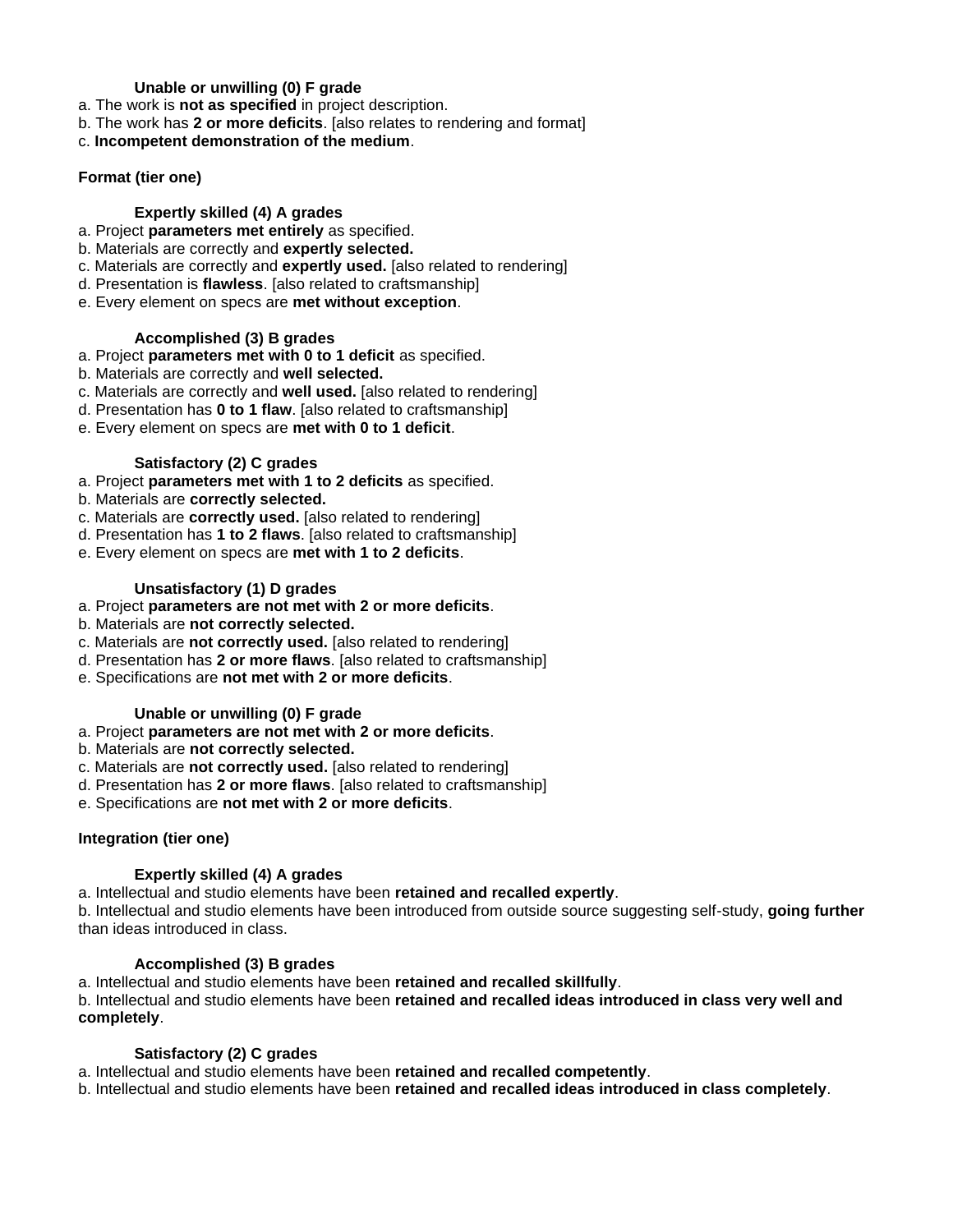### **Unsatisfactory (1) D grades**

- a. Intellectual and studio elements have been **retained and recalled partially**.
- b. Intellectual and studio elements have **partially retained and have partially recalled ideas introduced in class**.

### **Unable or unwilling (0) F grade**

- a. Intellectual and studio elements have been **retained and recalled partially**.
- b. Intellectual and studio elements have **not been retained and have not recalled ideas introduced in class**.

### **Intellectual (tier two)**

### **Expertly skilled (4) A grades, impressive work (4)**

a. Intellectual and studio **elements introduced expertly** from course work. Integration of class content is remarkable and impressive**. Concepts have been clearly synthesized by the student expertly**.

b. **Problem solving is very original** (unlike the average solution) to the challenge. **Unique interpretation.**

### **Accomplished (3) B grades, the work is above mark (3)**

a. Intellectual and studio **elements introduced skillfully** from course work. Integration of class content is good. **Concepts have been synthesized by the student skillfully**.

b. **Problem solving has some original ideas** to the challenge. **Some original interpretations.**

### **Satisfactory (2) C grades, the work is clearly on mark (2)**

a. Intellectual and studio elements **demonstrate only recall**. The student has recalled the course work completely. Integration outside of class content is absent. **Concepts have not been synthesized by the student**. b. **Problem solving has no original ideas** to the challenge but does successfully retain and recall course content.

### **Unsatisfactory (1) D grades, the work is below mark (1)**

a. Intellectual and studio elements are only **partially demonstrated. Unable to retain or recall course content**. Integration of class content is absent. **Concepts have not been synthesized by the student**. b. **Work has no original ideas** to the challenge and does not retain or recall course content.

### **Unable or unwilling (0) F grade Failure, immediate intervention (0)**

a. Intellectual and studio elements are **not demonstrated. Unable to retain or recall course content**. The student has recalled the course work only partially. Integration of class content is absent. **Ideas have not been synthesized by the student**.

b. **Work has no original ideas** to the challenge and does not retain **nor** recall course content.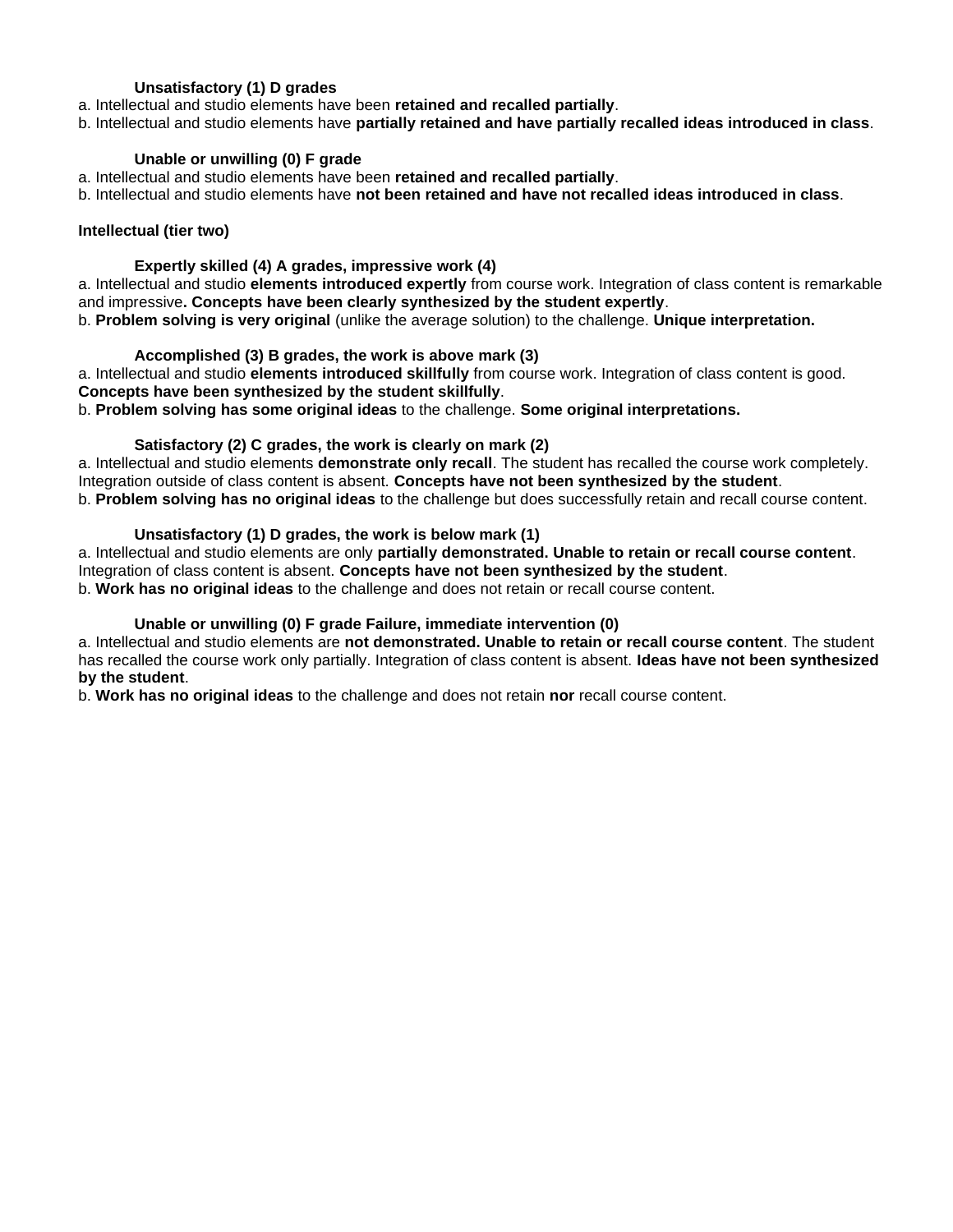Required Material List

- 1. one pad of newsprint (100 sheets) for classwork 18" x 24"
- 2. one pad of Bristol board, smooth, for finished work 11" x 14"
- 3. one pad of spiral bound sketchbook diary for homework 9" x 12"
- 4. charcoal pencils "soft', and "medium" or 2B, 4B is suggested
- 5. graphite pencils 2B, 4B, 6B is suggested
- 6. kneaded eraser
- 7. white vinyl eraser
- 8. suitable pen for pen and ink exercises (an affordable fountain pen or felt tip marker)
- 9. safety razor
- 10. pencil sharpener
- 11. sandpaper 100 grit (hardware supply) for shaping pencils and charcoal.
- 12. drawing board, 23" x 26" masonite or wood
- 13. black railroad board / poster boards 22" x 28" for finished project presentation (ten of these)
- 14. masking tape ¾" for mounting projects
- 15. chamois for blending
- 16. an 18 inch steel ruler with a cork or rubberized back
- 17. aerosol spray fixative, small can
- 18. glue stick
- 19. scissors, large

Optional Materials

- 1. nylon portfolio carrier
- 2. Prisma color pencils
- 3. brush, medium size for ink washes
- 4. vine or compressed charcoal
- 5. Conte in black, white, sanguine
- 6. stump or tortillon for blending
- 7. a 14 inch  $30^{\circ}$  x  $60^{\circ}$  x  $90^{\circ}$  triangle for finishing works
- 8. fishing tackle box to store your equipment and supplies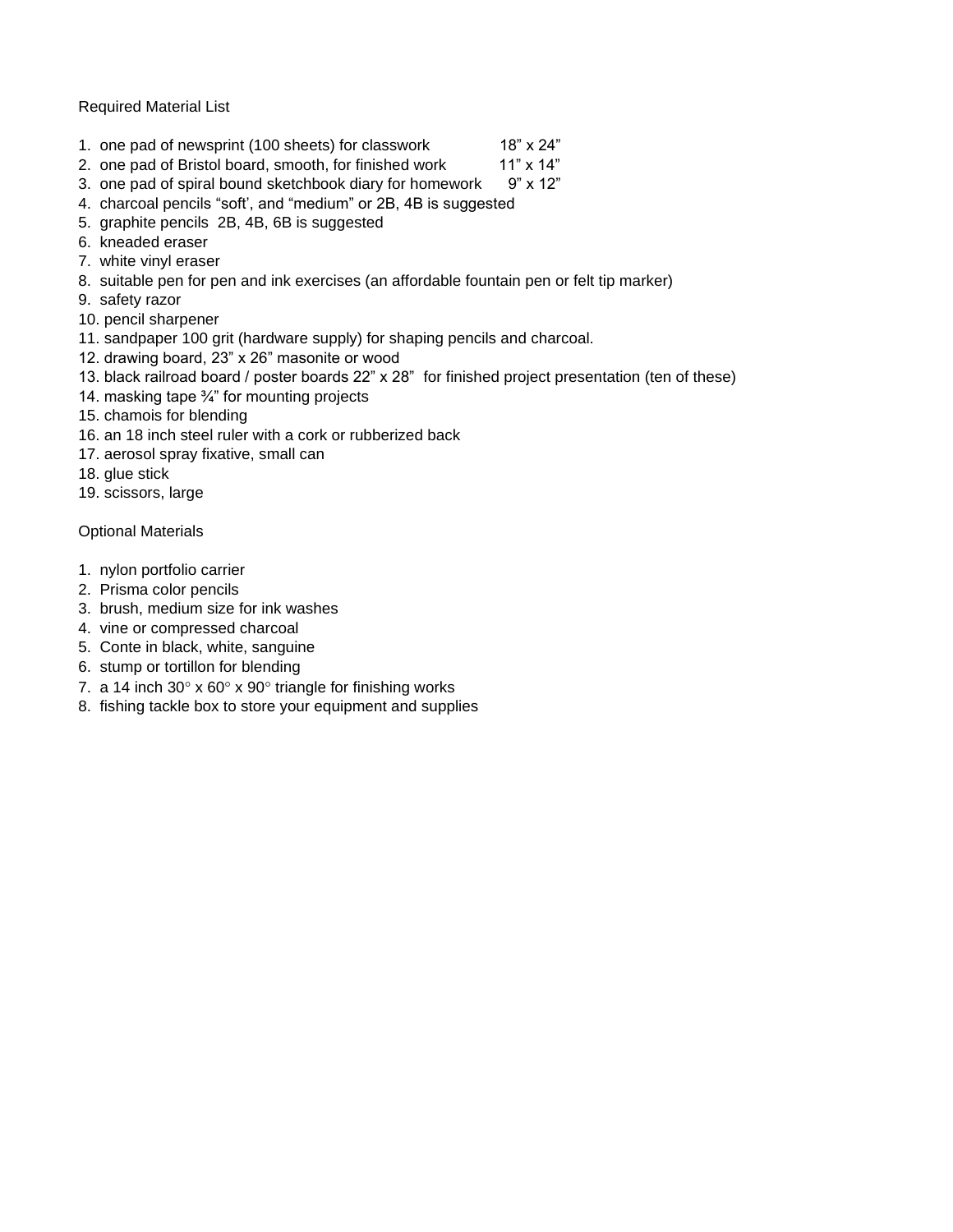Acknowledgement of personal responsibility/Contract 124A: Beginning Drawing Instructor: Calvin Yip California State University Northridge

I have read the syllabus and related materials list for 124A: Beginning Drawing, and I am fully aware and responsible for the objectives, assignments and evaluation procedures.

I will abide by the student conduct code as defined by the California State University at Northridge.

I realize that excessive absence (4 absences) may result in dismissal from class and or no credit (failure). I will be responsible for dropping this class if I find I am unable to attend.

| Student name (print): |  |
|-----------------------|--|
|-----------------------|--|

Student ID number: \_\_\_\_\_\_\_\_\_\_\_\_\_\_\_\_\_\_\_\_\_\_\_\_\_\_\_\_\_\_\_\_

Date: \_\_\_\_\_\_\_\_\_\_\_\_\_\_\_\_\_\_ Time of class: \_\_\_\_\_\_\_\_\_\_\_\_\_\_

What do you expect from this class?\_\_\_\_\_\_\_\_\_\_\_\_\_\_\_\_\_\_\_\_\_\_\_\_\_\_\_\_\_\_\_\_\_\_\_\_\_\_\_\_\_\_\_\_\_\_\_\_

Why are you taking this class?\_\_\_\_\_\_\_\_\_\_\_\_\_\_\_\_\_\_\_\_\_\_\_\_\_\_\_\_\_\_\_\_\_\_\_\_\_\_\_\_\_\_\_\_\_\_\_\_\_\_\_\_\_

Name your favorite artist

California State University Northridge

College of Arts, Media and Communication | 18111 Nordhoff Street | Northridge, CA 91330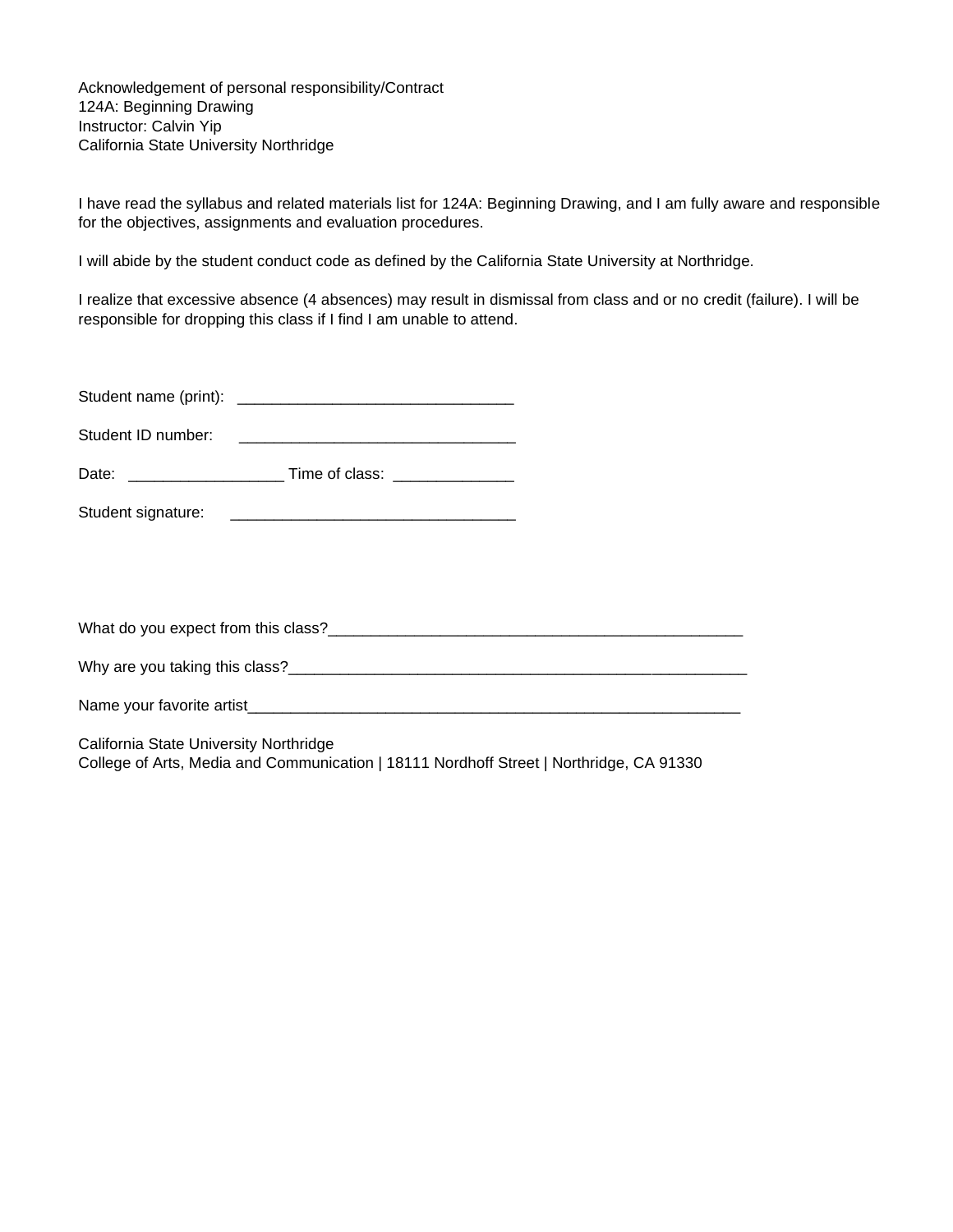### WORD LIST KEY 2009

1. Abstract – not necessarily related to real forms or objects, art relying on other qualities other than just depiction of things for its impact

- 2. Additive colors pertaining to the light primaries of Red, Green and Blue, (video color primaries).
- 3. Aesthetic –pertaining to the philosophy of what is beauty, relating to its nature, creation and appreciation.
- 4. Anatomy the science of the morphology or structure of animals or plants.
- 5. Animation a motion picture made by a series of images each showing a different phase of movement.
- 6. Asymmetrical without balance, or where one half of a picture is not the mirror image of the other.
- 7. Atmospheric perspective the effects of impurities in the atmosphere on how we see an object. Aka aerial.
- 8. Axis a real or imaginary straight line on which an object rotates or is regarded as rotating.

9. Background – the space behind the subject in a portrait or still life. The part of a scene that is or seems to be furthest from the viewer.

10. Balance – a state of equilibrium in; amount, weight, value, importance between two or more parts of a thing. Or that which suggests the offsetting or contrasting of parts so as to produce an aesthetic equilibrium in the whole.

11. Carving – The technique of cutting and abrading the surface of a block of material to shape it into a particular form, the creation of sculpture by cutting away hard materials such as stone or wood.

12. Chiaroscuro – a use of light and dark in a painting or drawing to produce the illusion of form or solidity

13. Color wheel – a conventional way to show the relationships of paint colors to one another by arranging them in a circle or wheel.

Primary paint colors – red, yellow, blue Secondary paint colors – orange, green, violet

14. Composition – the act of putting together a whole by combining parts, the total content of a work of art (includes design). Therefore a composite is made up of various parts or elements, a thing made up of several parts or elements. An example of compositing is to combine two or more images in order to create a new picture, most commonly electronically. (photoshopped images)

15. Complementary colors – colors opposite one another on the color wheel. Mixed together into grays; mixed in full strength they produce dark gray or brown.

- 16. Conceptual art art that may exist only as an idea and not necessarily as a physical reality. (circa 1960)
- 17. Contrapposto (Italian for set against) positioning or twisting of the human body so that hips, shoulder and head are turned in different directions to suggest movement and tension between parts of the body.
- 18. Contrast to compare so as to emphasize the differences.
- 19. Craftsmanship skilled in workmanship, how well something is done.
- 20. Critique an analysis or evaluation of a subject requiring careful judgment.
- 21. Cross-hatching a technique, which uses intersecting parallel lines to create tone or shading effect.
- 22. Cube a solid having six equal sides.
- 23. Curvilinear a type of line that is characterized by curves.
- 24. Cylinder a solid described by the edge of a rectangle rotated around its axis.
- 25. Design the skillful layout or the arrangement of parts in a work of art

Elements of design: shape, size, color, texture, line, direction, value.

Principles of design: unity, conflict, dominance, repetition, alternation, balance, harmony, gradation.

26. Dominance – in design theory (the resolution of conflicting ideas) make one idea more important than the other. For example in a drawing containing both circles and triangles, one or the other should be more important.

27. Emphasis – special attention given to something in order to make it stand out. To be given a particular prominence.

28. Eye level – a plane parallel to the ground and passing through the observer's eyes.

29. Focal point – a center of interest in a picture.

30. Font – the assortment of a type (in size and in style). A set of glyphs (images) representing the characters from some particular character set in a particular size and typeface.

31. Foreground – the part of a scene or picture that appears nearest to the viewer.

32. Foreshortening – to represent some lines of an object as shorter than they actually are in order to give the illusion of proper relative size, in accordance with the principles of perspective. To shorten a detail so it appears to have depth.

- 33. Form the three-dimensional characteristics of an object, its height, width and depth.
- 34. Format the generalized arrangement or plan of something. (shape, size, type)
- 35. Frontal of the front, the part of something that faces forward or is regarded as facing forward.
- 36. Geometric forms forms that are characterized by straight lines, triangles, circles, or similar regular forms.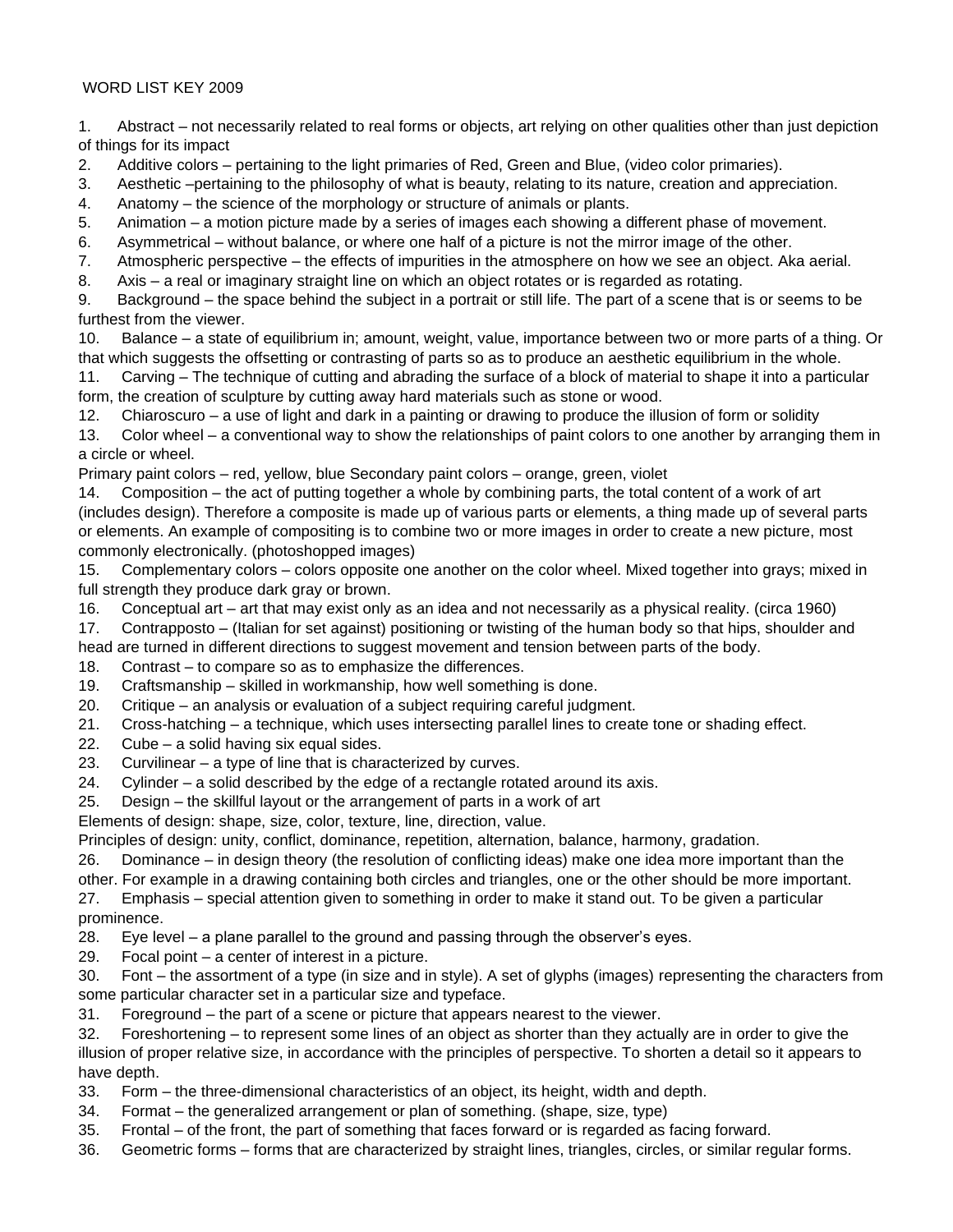37. Gesture – a movement or movements of the body or of its parts that express or emphasize ideas or emotions.

38. Gesture drawing – any drawing technique intended to capture an action, movement or attitude of a person or animal. Usually such drawing is quick, sketchy and spontaneous.

39. Graphic art– a type of art, including painting, drawing, printmaking that is expressed on flat surfaces.

- 40. Ground the base, the background surface over which a coating is applied before the application of paint.
- 41. Harmony a state of agreement or proportionate arrangement, a combination of parts in a pleasing whole.
- 42. Horizon line the imaginary line (the perceived interface) where sky and ground meet.
- 43. Hue the name of a particular color.
- 44. Implied line a line that is expressed indirectly or is suggested by allusion.
- 45. Intensity the degree or extent of something, its relative strength (magnitude).
- 46. Line A thin continuous mark, as that made by a pen, pencil, or brush applied to a surface, a locus of points.
- 47. Line quality the expressive characteristics of a line (e.g. thick thin, curved straight)
- 48. Medium material or technique as used for expression or delineation in art.
- 49. Middle ground in a representational picture it is the area that is neither closest nor farthest from the viewer.
- 50. Mixed media the use of more than a single kind of material in a work of art.
- 51. Montage an artistic composition made up of different kinds of elements of a similar theme.
- 52. Movement a tendency or trend in art involving many artists aiming at common goals.
- 53. Negative space the space or area around an object in a picture.

54. Non-representational – a type of art that does not intend to represent, in recognizable form, objects in the observable world.

55. Objectivity – the quality of being or regarded as independent of the mind, the actual, without bias or prejudice.

56. One point perspective – (also known as parallel perspective) a system of converging lines towards a single vanishing point that creates the illusion of depth..

57. Organic shape – shapes which are derived from living organisms.

58. Overlapping – a technique for suggesting depth where the object in front is seemingly closer and the object in the back (the one that is partially covered) is seemingly farther.

- 59. Pattern an arrangement of forms often repetitive or that which serves as a model or template.
- 60. Perspective a technique for suggesting depth and distance in a picture by making parallel lines meet.
- 61. Picture plane the image area or the surface of a picture.
- 62. Plasticity capable of being shaped or formed, pliable.

63. Positive space – the space or shape that is occupied by the subject in a drawing or a painting. (the occupied space)

64. Process – the procedure or steps taken to achieve a particular goal.

65. Proportion – the comparative relationship between parts, things, or elements (with respect to size, amount, degree) relative to the whole.

66. Rectilinear – characterized by straight lines.

67. Render - Rendering in visual art and technical drawing means the process of creating, shading and texturing of an image, especially a photorealistic one. It can also be used to describe the quality of execution of that process. This is synonymous with illustrating. The emphasis of the term is on the correct reproduction of light-and-shadow and the surface properties of the depicted objects, not on the emotional impact, composition, or other more generic qualities, most often it is used in relation to the more exacting, meticulous techniques like pencil or airbrush.

68. Repetition – a design principle of reoccurring theme such as size, shapes, colors and so on in order to contribute to the unity of a work of art.

69. Representational – to portray or depict a likeness, in recognizable form, objects in the observable world.

70. Rhythm – a flow of movement or activity characterized by regular recurrence of these elements.

71. Scale – the size ratio between the represented and that of the actual object (the relative size).

72. Sfumato – the use of careful transitions in value to help define form. Like chiaroscuro but finer and more delicate and often characterized by a smoky quality.

- 73. Shape the contour, outline or the two-dimensional quality of an object, which is the height and width.
- 74. Sketch any quick preliminary drawing or painting not necessarily intended as a final product,
- 75. Space The areas in which things exist occupy or move.
- 76. Sphere a round solid having the surface equally spaced from the center at all points.

77. Subjectivity – affected by or produced by the mind or a state of mind or resulting from the feelings or temperament of the individual. Or having to do with the perception or conception of a thing by the mind as opposed to its reality independent of the mind.

78. Subtractive colors – these are the colors where objects subtract (or absorb) from white light reflecting off the